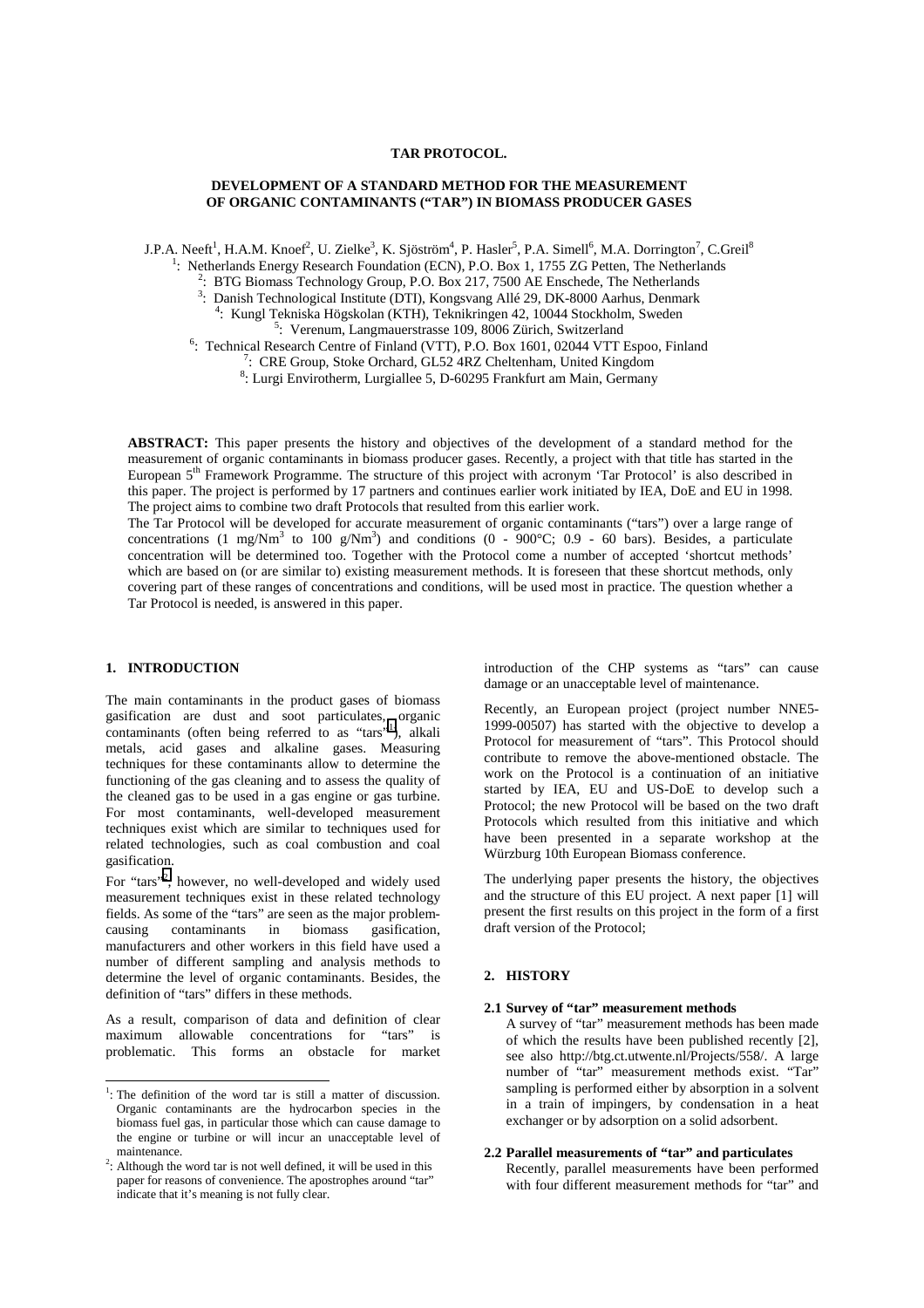particulates at the same gasifiers in Denmark. The project was aimed to better understand the applicability of various methods for different types of gasifiers and was funded from national funds from Denmark, Switzerland and The Netherlands. The results of these parallel measurements, which will further be referred to as the 'Denmark parallel measurements', indicate that the concepts "heavy tar" and "light tar" require a more exact definition. Various conditions of evaporation have resulted in various data for "heavy tar". There was generally good agreement between the determined concentrations of individual "tar" compounds in the "light tar" except for the lightest compounds such as benzene and toluene.

More detailed results of the Denmark parallel measurements are presented elsewhere in these Proceedings and in a report [3].

### **2.3 Common effort initiated by IEA, DoE and EU**

The members of the Gasification Task of the IEA Bioenergy Agreement, the US DoE and DGXVII of the European Commission have been aware of the diversity of methods and definitions for organic contaminants and of the resulting problems. To address it they called a joint meeting in Brussels, March 1998, where it was decided to develop two sampling and analysis Protocols that could be used as reference methods for further work. One Protocol would be used for small scale, fixed bed, engine based systems and the other for larger utility scale plants. The meeting delegated the preparation of the Protocols to two working groups, one for each scale of operation. A concentrated effort has been made by the working groups that has resulted in two draft Protocols [4,5].

## **2.4 The 'Würzburg Protocols'.**

The two draft Protocols were discussed in a workshop at the  $10^{th}$  European Biomass Conference in Würzburg and will further be referred to as the 'Würzburg Protocols'. In the period June 1998 to present, these Protocols have hardly been used because:

- a.The general feeling is that the Würzburg Protocols need further work before they can be used as a common standard;
- b.Companies, institutes and universities working on biomass gasification technologies use their own methods for measurement of organic contaminants. They are reluctant to start using a different method, in particular when it is uncertain if it will become the accepted standard method;
- c.The Würzburg Protocols do not apply to raw and clean gases from the major gasifier types because the small scale Protocol was developed for cleaned gases only and the large scale Protocol is not very suitable for measuring low "heavy tar" concentrations.

In order to further develop the Würzburg Protocols to widely accepted and standardised Protocols and to integrate them to one Protocol, the EU fifth framework project 'Tar Protocol' has been submitted. It was accepted and has started per April 1, 2000.

# **3. OBJECTIVES**

### **3.1 Objectives of the EU project 'Tar Protocol'**

The objectives of this project 'Tar Protocol' are to develop a standard method (Protocol) which:

- (i) Extends the Würzburg Protocols to concentration ranges of all commonly applied biomass gasifiers;
- (ii) Is based on the experience of the Denmark parallel measurements; and
- (iii) Is widely accepted and used.

A further objective is to make a start with standardisation of the Protocol

#### **3.2 Improvements compared to Würzburg Protocols**

The major expected improvements of this Protocol compared to the two Würzburg draft Protocols are:

- 1. The Würzburg Protocols for small scale (fixed bed) gasifiers and for large scale (fluidised bed) gasifiers are integrated into one Protocol for sampling and analyses of "tars" from all biomass gasifiers;
- 2. Due to the description of parallel sampling and postsampling procedures (which have to be different for different concentration ranges of "tars" and/or particulates) the concentration ranges that can be measured are expanded. The Protocol is developed to measure "tars" at all relevant conditions (0 - 900°C; 0.9 - 60 bars) at concentrations in the range of 1 mg/Nm<sup>3</sup> to 100 g/Nm<sup>3</sup>. The Protocol will also provide a measurement method for particulates;
- 3. Compared to the Würzburg Protocols, another solvent will be used in the new Protocol because dichloromethane (DCM) is not considered to be suitable for reasons of safety and health.

#### **3.3 Why bother to develop a Tar Protocol?**

A question that has every so often been asked on the subject of the Tar Protocol, is why current, relatively simple "tar" measurement methods are not sufficient for "tar" measurement. In other words: do we need the Tar Protocol?

To be able to answer this question, let us first look at the different aims for "tar" measurement. In our opinion, these are the following:

- 1. Research in biomass gasification: make mass balances, characterise the quality of producer gases (amount and composition of "tars");
- 2. Research in gas cleaning: determine the removal efficiency of "tars" and characterise the quality of the cleaned producer gases;
- 3. Research in use of producer gases: determine the amount of "tars" in order to assess contamination of linings or moving parts in engines and/or turbines and the effect of tars on lubricant composition;
- 4. Comparison of "tar" concentrations from biomass gasifiers or "tar" removal efficiencies of gas cleaning apparatuses;
- 5. Commissioning of plants; quantify the "tar" concentration in the gases entering the gas cleaning or entering a gas engine or gas turbine (or other 'prime mover') and compare this concentration with limits set at forehand.

Existing measurement methods have been used for all these five aims. Difficulties have arisen for the aims 4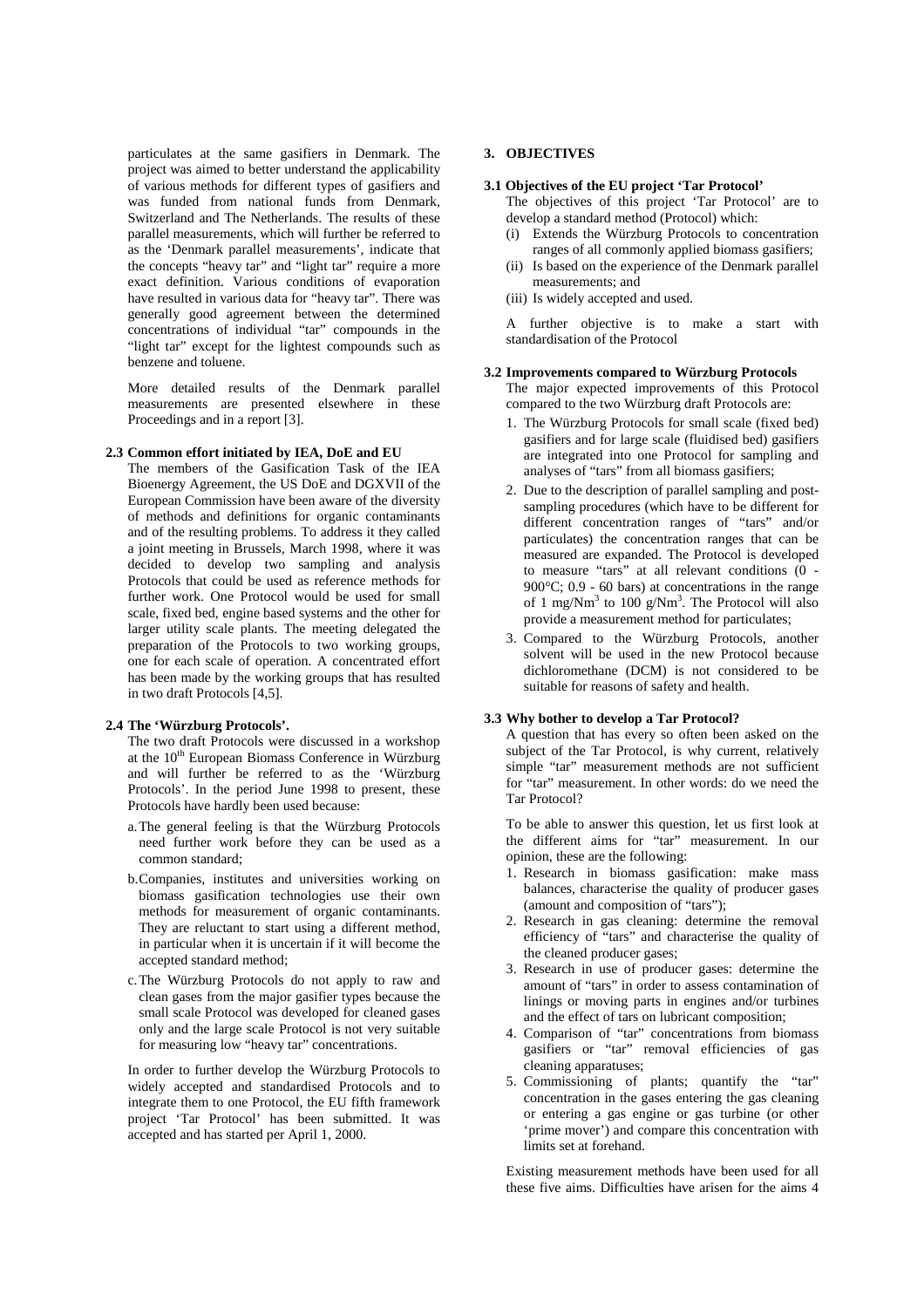and 5 because definitions differed and methods could not be compared due to differences in sampling, postsampling and analytical procedures.

According to the authors of this paper, the answer to the question 'do we need a Tar Protocol' is 'yes' when the Protocol can provide a common basis for "tar" measurements. We have started to call it a 'mother method', which will probably not be used under all conditions because simpler methods exist which we call 'shortcut methods'. The 'mother method' will provide a reference method for "tar" measurement, which is needed when data from different methods are to be compared (as can be concluded from the parallel measurements) and valuable for generation of reliable and accurate data.

## **3.4 Shortcut methods**

Together with the Protocol come a number of accepted 'shortcut methods' which are based on (or are similar to) existing "tar" measurement methods. We will pay attention to shortcut methods as we foresee that these are the methods that will be used most in practice. However, our first aim is to develop the Protocol (a 'mother method') which allows accurate measurement of "tars" over the whole range of concentrations and conditions. Shortcut methods will cover only part of these ranges.

An example of a shortcut method is the SPA method for compound analysis (in the range indene to coronene). Shortcut methods could also include solvent free sampling method, (for determination of "heavy "tar" or gravimetric tar").

### **3.5 Expected use of the Tar Protocol**

All of the authors of this paper emphasise that shortcut methods will continue to be used in practice since they are fast and cheap. The 'mother' protocol gives as reliable information of "tar" in various gasification processes as is possible with present technology and will, therefore, be used for verification of shortcut methods, for generating accurate and reliable "tar" values and potentially for the commissioning of plants. In this way, the Tar Protocol acts as a basis to which the other methods relate. The Protocol forms an ultimate method for high quality "tar" measurements and a set of definitions. A common set of definitions will decrease confusion of tongues with regard to 'what is tar?'.

# **4. STRUCTURE OF THE PROJECT 'TAR PROTOCOL'**

## **4.1 General**

The project 'Tar Protocol' is a concerted action, which means that no research will be performed in the project. The Protocol will be developed on the basis of existing knowledge amongst the 17 participants in the project. It is foreseen that relatively small R&D activities are needed to (1) solve technical questions when writing the Protocol and (2) to test the Protocol and compare it with other (shortcut) methods. This R&D will be coordinated from within the project but performed in other projects to be funded by other sources.

#### **4.2 Participants**

17 Partners participate in the project, of which 7 are contractors and 10 reviewers. The activities of the partners and reviewers are described in the next paragraph. The names of the contractors and reviewers are listed in a figure below.



The full names of the contractors can be found at the top of this paper. The full names of the 10 Reviewers are:

| Enerkem      | Enerkem Technologies (Kemestrie Group)      |
|--------------|---------------------------------------------|
| <b>NREL</b>  | National Renewable Energy Laboratory        |
| Lurgi        | Lurgi Envirotherm                           |
| TUV          | Technical University of Vienna              |
| UCL          | Université Catholique de Louvain            |
| UCM          | Universidad Complutense de Madrid           |
| <b>NTUA</b>  | National Technical University of Athens     |
| <b>CIRAD</b> | Centre de Cooperation Internationale de Re- |
|              | cherche Agronomique pour le Developpement   |
| <b>TPS</b>   | <b>TPS Terminska Processer</b>              |
| <b>FWEOY</b> | Foster Wheeler Energia Ov                   |

# **4.3 Activities and time schedule**

Five important activities will be performed in the project, which are:

- 1. Development of a Protocol for the measurement of organic contaminants.
	- a. In the first three months, a draft Protocol will be written on the basis of existing knowledge amongst the contractors and three of the reviewers (those who have participated in one of the Working Groups to come to the Würzburg Protocols);
	- b. In the same period, a list of R&D activities will be made which are needed to either appoint important technical details of the Protocol (*e.g.* which solvent should be used?) or to test and verify the Protocol as well as to compare it with other (possible shortcut) methods.

These R&D activities are not part of the EU project, however, they are co-ordinated from within the project.

2. Agreement upon terminology

In the first three months of the project, the terminology of "tars", "gravimetric" and/or "heavy tars" and "light tars" will be appointed;